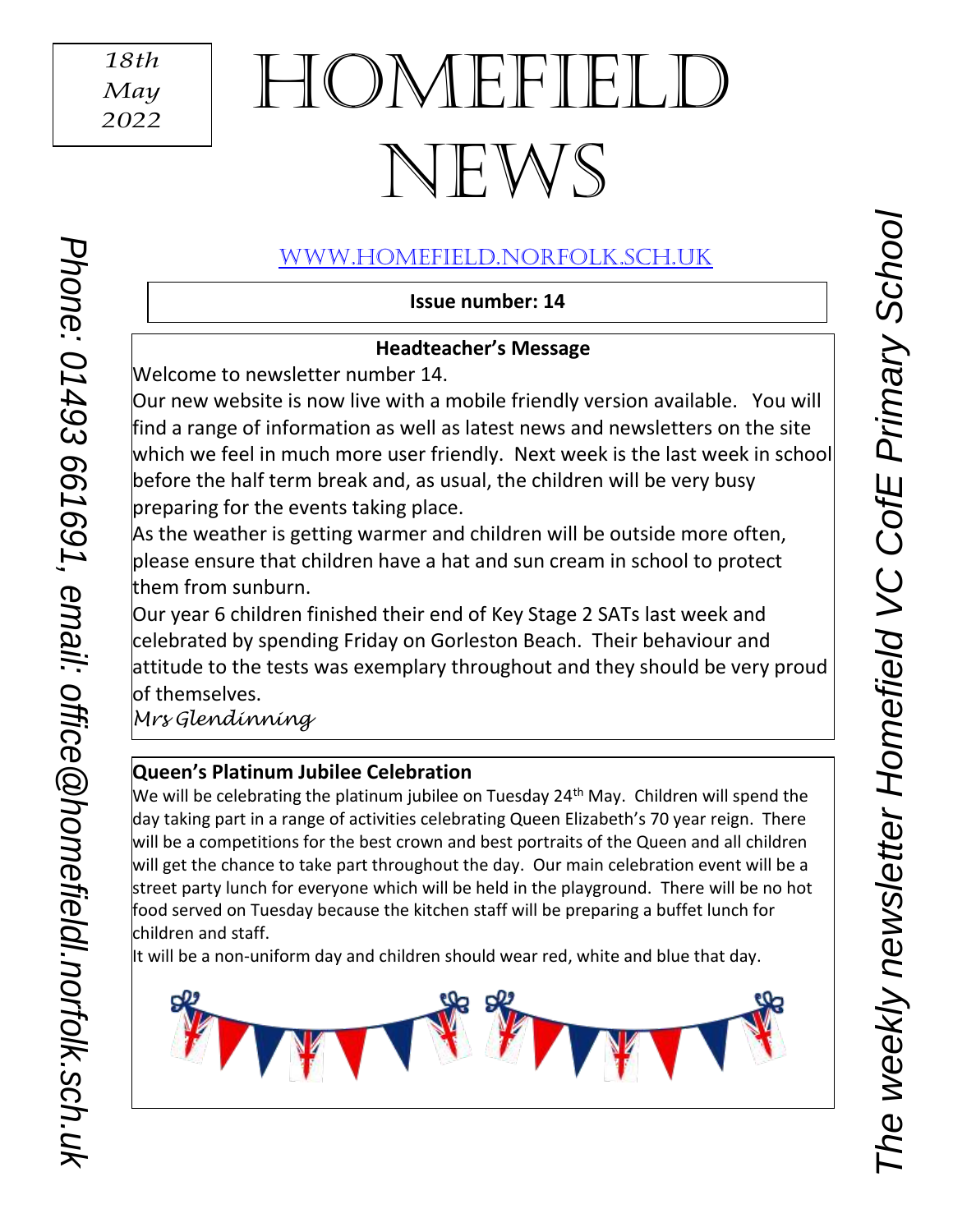#### **School Meals**

Due to rises in the cost of fuel and food we have been forced to make the decision to raise the cost of a school lunch. We have been subsiding lunches for the last two terms but feel this is no longer sustainable. **The price of a school lunch will be £2.60 per day or £13.00 per week. The increase will take effect immediately after the half term break.**

#### **Online Safety Alert**

I

A few children in school and nursery are becoming very upset after they been watching Poppy Playtime which is becoming increasingly popular on YouTube, Roblox and other platforms used by young children. Please find the link to an information leaflet and make sure that you monitor your child's use of tablets, phones and laptops.

[https://primarysite-prod](https://primarysite-prod-sorted.s3.amazonaws.com/sacred-heart-school/UploadedDocument/6e9c832d-47c5-40ac-8655-ebe9e17b58a4/online-safety-briefing-poppy-playtime_03122021.pdf)[sorted.s3.amazonaws.com/sacred-heart](https://primarysite-prod-sorted.s3.amazonaws.com/sacred-heart-school/UploadedDocument/6e9c832d-47c5-40ac-8655-ebe9e17b58a4/online-safety-briefing-poppy-playtime_03122021.pdf)[school/UploadedDocument/6e9c832d-](https://primarysite-prod-sorted.s3.amazonaws.com/sacred-heart-school/UploadedDocument/6e9c832d-47c5-40ac-8655-ebe9e17b58a4/online-safety-briefing-poppy-playtime_03122021.pdf)[47c5-40ac-8655-ebe9e17b58a4/online](https://primarysite-prod-sorted.s3.amazonaws.com/sacred-heart-school/UploadedDocument/6e9c832d-47c5-40ac-8655-ebe9e17b58a4/online-safety-briefing-poppy-playtime_03122021.pdf)[safety-briefing-poppy](https://primarysite-prod-sorted.s3.amazonaws.com/sacred-heart-school/UploadedDocument/6e9c832d-47c5-40ac-8655-ebe9e17b58a4/online-safety-briefing-poppy-playtime_03122021.pdf)[playtime\\_03122021.pdf](https://primarysite-prod-sorted.s3.amazonaws.com/sacred-heart-school/UploadedDocument/6e9c832d-47c5-40ac-8655-ebe9e17b58a4/online-safety-briefing-poppy-playtime_03122021.pdf)

#### **Term Dates**

**Friday 20th May –** Boys football at North Denes **Tuesday 24th May –** Street Party lunch **Wednesday 25th May -** Year 5 trip to Duxford **Friday 27th May –** Boys and Girls football at Woodlands **Friday 27th May -** Break up for Half Term and Queen's Jubilee weekend **Monday 6th June -** Extra holiday for Queen's Platinum Jubilee **Tuesday 7th June -** Return to school **Tuesday 7th June** – School lunch price increase **Tuesday 7th June** – New nursery intake open evening **Tuesday 14th June** – New Reception class intake open evening **Friday 1st July** – Year 4 performing at St Georges theatre **Tuesday 5th July -** Transition Day **Friday 8th July** – Year 5/6 Netball tournament at North Denes **Monday 11th July -** Sports Day **Wednesday 13th July -** PE Enrichment Day **Saturday 16th July –** Summer Fete **Wednesday 20th July –** Family Picnic lunch **Friday 22nd July 2022** – Break up for summer holidays

# **GALLERY**

**Year 6 at the beach** Our Year 6 children celebrating the end of SATs week.